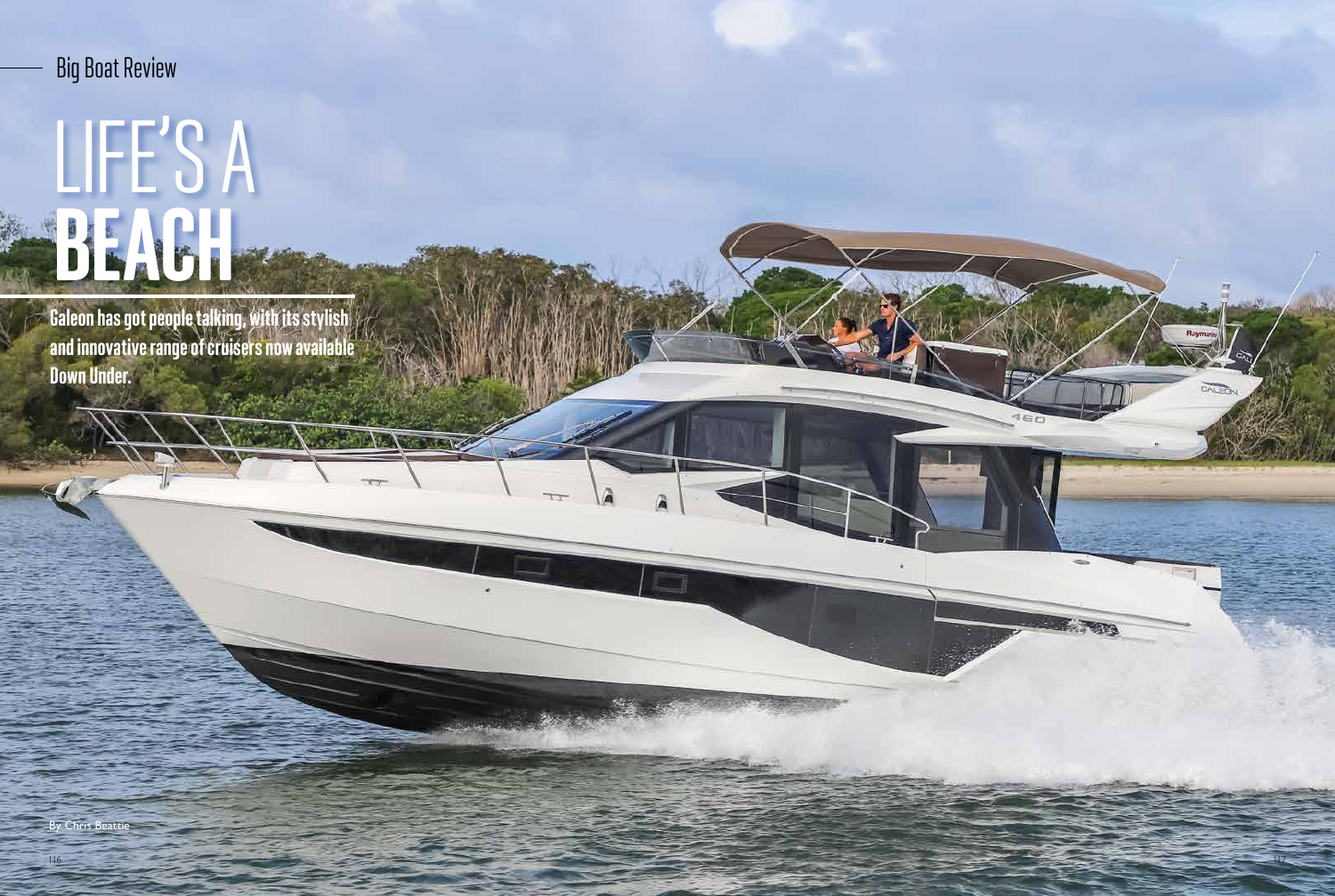The name Galeon might not ring too many bells<br>in Australia and New Zealand at the moment, The name Galeon might not ring too many bells but I'm betting that won't be for too much longer. The striking lines and distinctive looks of the Polish-made high-end cruisers certainly set them apart in a market packed full of high-quality competition, but there is a lot more to these boats than meets the eye.

I was introduced to the Galeon brand by Todd Holzapfel, dealer principal of official Australasian importer, Alexander Marine Australia. Holzapfel explained that while Galeon has not had a high





## they're currently the number one selling brand in the US in the 40 to 70ft category

profile here, it has definitely captured more than its fair share of laurels in the northern hemisphere. And it's no newcomer, as he explains.

"Galeon has been around for more than 35 years. It's a private company owned and run by a father and son whose focus is on innovation," he explained. "They've won numerous awards over the years and they're currently the number one selling brand in the US in the 40 to 70ft category."

#### SOCIAL BOAT

A walk through the sleekly styled Galeon 460 Sky reveals a very social boat, with various areas for guests to enjoy a day, or days on the water.

Aft is the large optional hydraulic rear swim platform, with folding steps that emerge as the platform submerges, making entry and exit a breeze, while observers can relax on a seat that folds out from the transom. Next to the seat is a deep storage locker where all the water toys can be stowed after a day of fun and games.

Those inclined towards more relaxing pursuits might want to lay back on the U-shaped, forward-facing cockpit lounge, which still affords a great view of proceedings, while also somewhat sheltered from the sun and elements by the flybridge overhang. It's serviced by a sturdy dropdown table that converts into a sunbed.

#### BEACH MODE

From here, guests can access one of my favourite features of the Galeon 460 and other selected larger models in the range – at the touch of a button, sections of the gunwales either side of the aft side decks fold flat to form balconies, extending the rear side walkways into social areas for a quiet read or a drink and a snack. It takes a few seconds for the balconies to fold down, and a couple of minutes to rig the stainless steel poles and ropes and slot in the bar stools. Then, voila, you've added a bunch of extra entertaining space for guests to enjoy. Galeon calls the feature Beach Mode and I'd imagine the kids, in particular, would quickly discover the joys of using the balconies as dive platforms.

Enhancing the experience even more, the balconies extend the inner saloon living area and already wide 4.37m beam. On the portside, a door folds back to allow serving directly from the rear galley, while opposite a two-person reversible bench seat gives guests the option to recline with superb outdoors views.

*Above and below: Raised bulwarks, tall rails and wide side decks ensure safe passage between fore and aft entertaining areas.*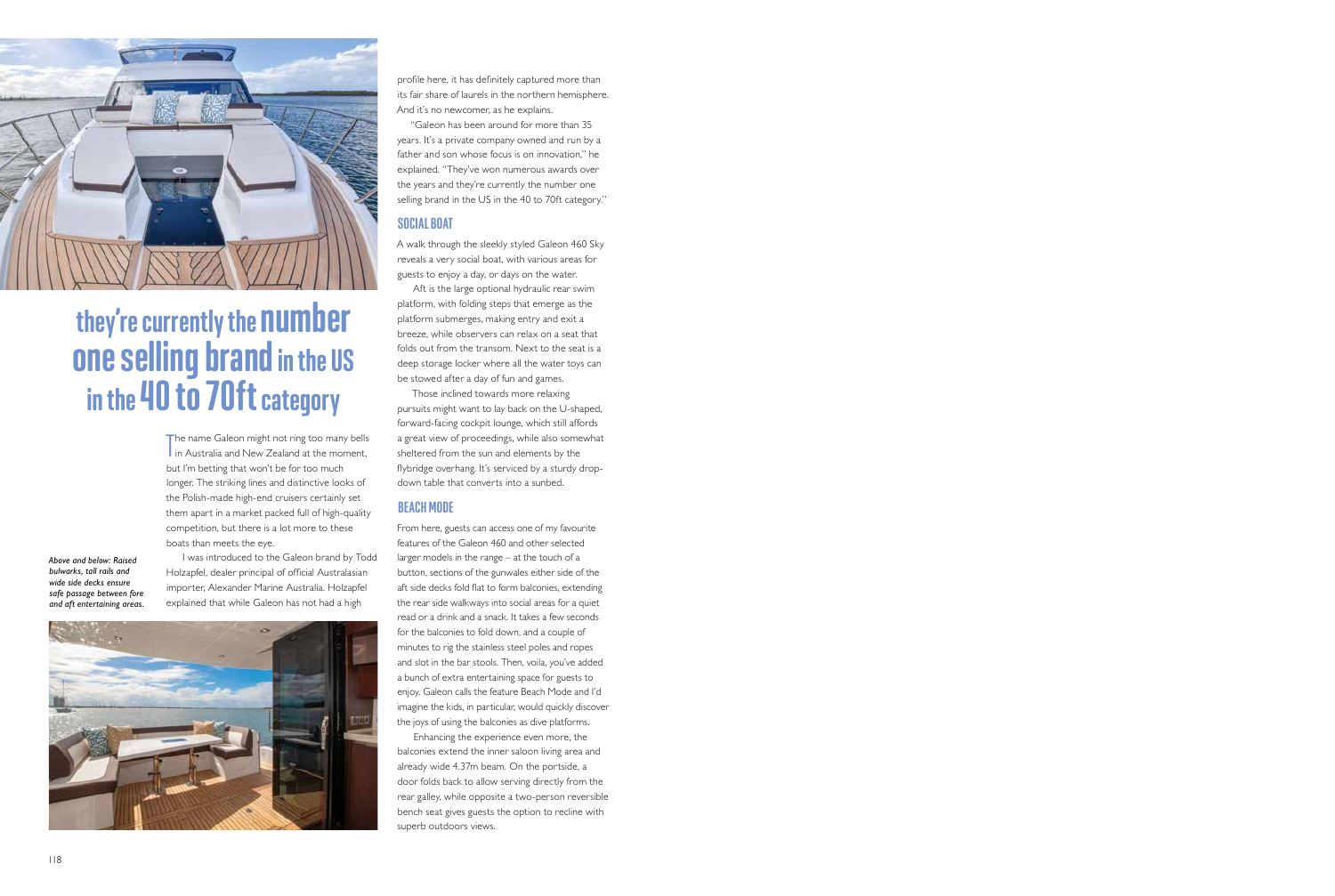While optional, the balconies really do bring another dimension to the 460 and I'd imagine there'd be few buyers who wouldn't tick the box. Another Galeon feature is the large bi-fold saloon door which, when opened, creates one large in- and outdoors living area.

Directly to port as you enter is the open galley, with plenty of bench space, a fridge,

dishwasher, two-element bench-top electric stove and a fold-up wing that extends the bench out to the portside balcony.

Directly opposite the galley is the reversible bench seat and, moving forward, you step up into the dining and helm area. A small lounge on the starboard side directly behind the helm conceals a pop-up 40in TV, which faces the dining lounge and table opposite.

It's once inside the saloon that you begin to appreciate another great Galeon feature. Everywhere you look, there are places to look – glazed windows in every direction from the fullwidth, one-piece windscreen to the saloon windows afford expansive views to the great outdoors.

The helm occupies the forward starboard corner and has seating for two, with a sports wheel for the skipper. It boasts a clean, typically European layout, with twin Raymarine Axiom 12in touchscreens and Volvo Penta controls within easy reach. There are also bow and stern thrusters to make things easier for berthing and a Fusion sound system for entertaining. Space for guests to enjoy<br>
Space for guests to enjoy of the skipper. It boasts a clean, typically<br>
Wheel for the skipper. It boasts a clean, typically Again, there's great visibility in all directions, so

There's plenty of luxuriously padded creamcoloured suede upholstery everywhere you sit and the dark matt walnut option on the test boat really complemented the layout and interior feel.

#### WORTH A LOOK

The only criticism I had here was a lack of cupholders or anywhere else to securely stow phones and wallets.





## Voila, you've added a bunch of extra entertaining

it's easy to keep an eye on things when you need to know what's about you.

A central and well-lit carpeted companionway leads down to the living quarters for the three cabin/two head craft.

Directly ahead is the VIP guest cabin, complete with a wide double bed, lots of overhead and side natural lighting, small opening portholes, a decent-sized hanging locker and shelving. It's directly serviced by a reasonably sized shower and head, which can also be accessed via the companionway.

Aft on the starboard side is a smaller bunk cabin, with an over-and-under bunk layout.

#### MASTERFUL

The full-beam master cabin is a welcoming space indeed, enjoying large picture windows with small inset portholes and a wide central bed with subtle lighting blended into the bed head. There are hanging lockers and drawers aplenty, a small lounge under the portside window, a 32in HD TV and direct access to a large and beautifully tiled toilet and shower. There's also enough headroom for average-height guests.

The overall finish, quality of fittings and ambience of the living spaces is certainly above-



average and would be one of the 460's prime selling points.

Speaking of which, while there are more than enough living and entertaining spaces aboard this 46-footer, a climb up the teak-lined stairs on the port side of the cockpit reveals yet another expansive outdoor living option in the form of the fly deck, complete with forward portside helm. Its more basic instrumentation still allows the skipper adequate oversight and control, with the twin bow thrusters and engine controls all handy,

## the balconies really do bring another dimension to the 460

*Above: How cool is this – fold-down balconies and portside bar.*

*Right: Lounging and dining areas make for a cosy saloon.*



*Above: The amidships master cabin is full-beam.*